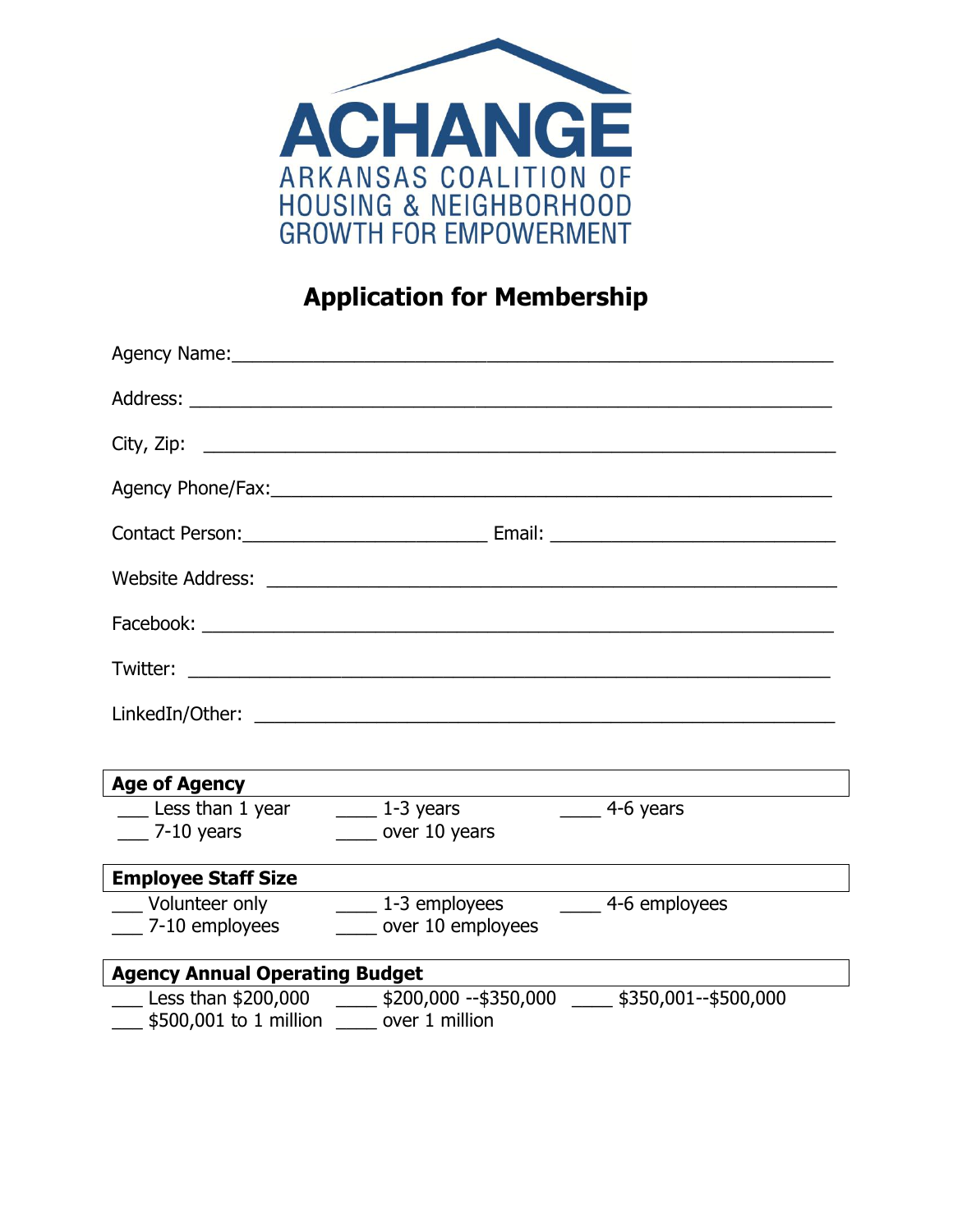### **Organization Type: (check all that apply)**

- \_\_\_\_ 501©3 Non-profit
- Public Housing Authority
- \_\_\_\_ Community Housing Develop. Org. (CHDO)
- \_\_\_\_ Faith-Based organization

#### **Affiliation(s)**

- **HUD Approved Counseling Agency**
- \_\_\_\_ ADFA Approved Homeownership Counseling Agency

 $\overline{\phantom{a}}$  LISC

- **NeighborWorks America**
- \_\_\_\_ Mission of Hope
- \_\_\_\_ Other: \_\_\_\_\_\_\_\_\_\_\_\_\_\_\_\_\_\_\_\_\_\_\_\_\_\_\_\_\_\_\_\_\_\_\_\_\_\_\_\_\_\_\_\_\_\_
- \_\_\_\_ Other: \_\_\_\_\_\_\_\_\_\_\_\_\_\_\_\_\_\_\_\_\_\_\_\_\_\_\_\_\_\_\_\_\_\_\_\_\_\_\_\_\_\_\_\_\_\_
- $\Box$  Other:  $\Box$

# **Certification(s)**

- **LETTER HUD Approved Counseling Agency**
- **NeighborWorks America Training the Trainer**
- \_\_\_\_ NeighborWorks America Housing Counseling
- \_\_\_\_ AHECI
- \_\_\_\_ Other: \_\_\_\_\_\_\_\_\_\_\_\_\_\_\_\_\_\_\_\_\_\_\_\_\_\_\_\_\_\_\_\_\_\_\_\_\_\_\_\_\_\_\_\_\_\_
- \_\_\_\_ Other: \_\_\_\_\_\_\_\_\_\_\_\_\_\_\_\_\_\_\_\_\_\_\_\_\_\_\_\_\_\_\_\_\_\_\_\_\_\_\_\_\_\_\_\_\_\_
- $Other:$

# **Housing-related programs your agency participates in: (check all that apply)**

\_\_\_\_\_\_\_\_\_\_\_\_\_\_\_\_\_\_\_\_\_\_\_\_\_\_\_\_\_\_\_\_\_\_\_\_\_\_\_\_\_\_\_\_\_\_\_\_\_\_\_\_\_\_\_\_\_\_\_\_\_\_\_\_\_\_\_\_\_\_\_ \_\_\_\_\_\_\_\_\_\_\_\_\_\_\_\_\_\_\_\_\_\_\_\_\_\_\_\_\_\_\_\_\_\_\_\_\_\_\_\_\_\_\_\_\_\_\_\_\_\_\_\_\_\_\_\_\_\_\_\_\_\_\_\_\_\_\_\_\_\_\_ \_\_\_\_\_\_\_\_\_\_\_\_\_\_\_\_\_\_\_\_\_\_\_\_\_\_\_\_\_\_\_\_\_\_\_\_\_\_\_\_\_\_\_\_\_\_\_\_\_\_\_\_\_\_\_\_\_\_\_\_\_\_\_\_\_\_\_\_\_\_\_  $\mathcal{L}_\text{max}$  , and the contribution of the contribution of the contribution of the contribution of the contribution of the contribution of the contribution of the contribution of the contribution of the contribution of t  $\overline{a_1}$  , and the contribution of the contribution of the contribution of the contribution of the contribution of the contribution of the contribution of the contribution of the contribution of the contribution of the

- 
- \_\_\_\_ Housing counseling \_\_\_\_ Weatherization
- **\_\_\_\_** Down payment assistance
	-
- \_\_\_\_ Homebuyer education \_\_\_\_ Acquisition and Rehab
- \_\_\_\_ New construction (single family)
- 
- \_\_\_\_ New construction (multi-family) \_\_\_\_ Self-Help Housing

### **Your role with the organization: (check all that apply)**

- \_\_\_\_ Housing Counselor \_\_\_\_ Homebuyer Educator
- 
- \_\_\_\_ Rehabilitation Specialist \_\_\_\_ Executive Director/President
- \_\_\_\_ Board Member \_\_\_\_ Housing Director
- \_\_\_\_ Other: \_\_\_\_\_\_\_\_\_\_\_\_\_\_\_\_\_\_\_\_\_\_\_\_\_
- \_\_\_\_ Other: \_\_\_\_\_\_\_\_\_\_\_\_\_\_\_\_\_\_\_\_\_\_\_\_\_
- **Why are you interested in becoming part of ACHANGE:**